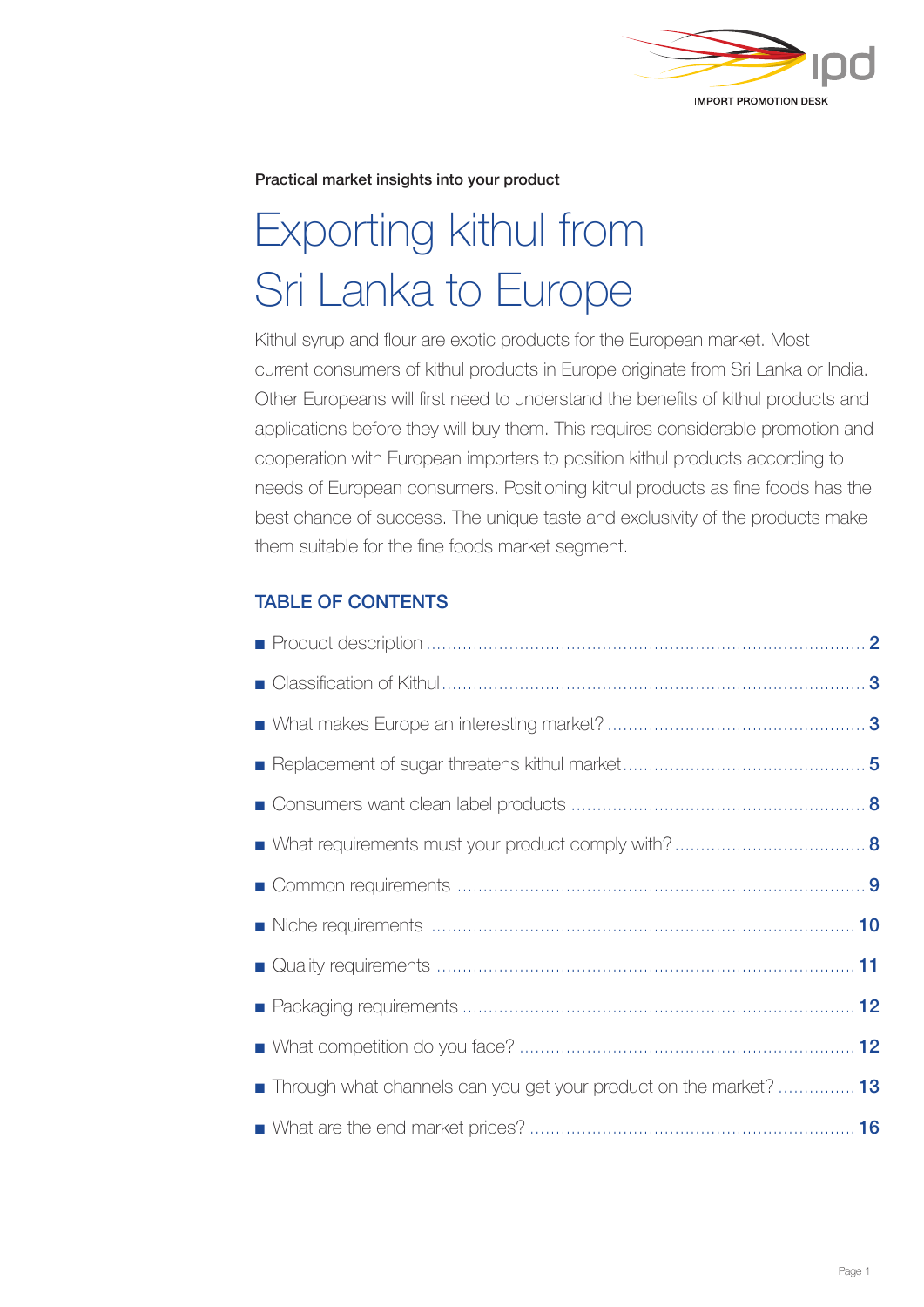FIGURE 1: PHOTO OF *CARYOTA URENS*



*Source: James Cook University, 2020*

# PRODUCT DESCRIPTION

This factsheet provides information on the European market *for kithul (Caryota urens) from* Sri Lanka. *Caryota urens* is a native palm species in India and Sri Lanka and has been introduced to many other countries including Myanmar and China. *Caryota urens* or kithul trees produce three main food products. Within the scope of this research, we will cover two of them:

- Kithul syrup
- Kithul flour

Fermented beverages from the sap of *Caryota urens* are outside the scope of this research.

Kithul syrup properties:

- Natural and minimally processed product
- High antioxidant activity of kithul sap ([Tropical Agricultural Research](https://www.pgia.ac.lk/files/Annual_congress/journel/v24_2/Journal/9.Ranasinghe.pdf))
- Low Glycemic Index (28 for treacle and 31 for jaggery): anti-diabetic (Sources: 24th [ISCB Con](http://www.iscbconference.com/)[ference,](http://www.iscbconference.com/) 2018)
- Relatively high glutamate level in kithul treacle, compared to other treacles, of 73 mg/100g and presence of many other free amino acids (source: [Industrial Technology Institute of Sri Lanka](http://archive.cmb.ac.lk:8080/research/bitstream/70130/3341/1/AnnualResearchSymposium2012UniversityofColombo.324-326.pdf))
- Contains reducing sugars which ensure that the syrup passes through the body rather than being stored ([Slow Food](https://www.fondazioneslowfood.com/en/ark-of-taste-slow-food/kitul-treacle/))
- Calorific value of 279 Kcal per 100 grammes. Carbohydrates 68.1 grammes per 100 grammes of which 67.2 grammes are sugars ([Guayapi](https://www.guayapi.com/boutique/produit/seve-de-kitul/)).
- Trace elements such as vitamin B and iron ([Happy Sugar](https://www.happysugar.co/product/happy-sugar-275g-jar-2)).

Kithul flour properties:

- Natural and minimally processed product
- High amylose content (28%) ([American Journal of Food Science and Technology](https://www.researchgate.net/publication/319358560_Kithul_Flour_Caryota_urens_as_a_Potential_Flour_Source_for_Food_Industry))
- High starch content (67%) and high moisture sorption value (29%) [\(American Journal of Food](https://www.researchgate.net/publication/319358560_Kithul_Flour_Caryota_urens_as_a_Potential_Flour_Source_for_Food_Industry) [Science and Technology](https://www.researchgate.net/publication/319358560_Kithul_Flour_Caryota_urens_as_a_Potential_Flour_Source_for_Food_Industry))
- Protein content (1%) [\(American Journal of Food Science and Technology](https://www.researchgate.net/publication/319358560_Kithul_Flour_Caryota_urens_as_a_Potential_Flour_Source_for_Food_Industry))
- Moderate antioxidant activity ([Procedia Food Science](https://www.sciencedirect.com/science/article/pii/S2211601X16000456))

Production methods

- ■ Kithul syrup: producers cut the young inflorescence of the tree to excrete sap. Application of a reagent increases sap excretion. After collecting the sap in containers, boiling of the sap evaporates the water and the resulting liquid substance is called treacle or syrup. The sap to treacle conversion ratio is typically around 8:1 depending on environmental conditions. Additional evaporation of water through boiling and stirring solidifies the product, which is then known as jaggery. Solid blocks of jaggery can be further processed into granulated sugar. Although solid blocks may sell well in local markets, European buyers are more interested in granulated sugar.
- ■ Kithul flour: producers extract kithul flour from the pith of the stem.

# TABLE 1: POTENTIAL USES IN FOODS AND HEALTH PRODUCTS:

| <b>Kithul syrup</b>                                                                                        | <b>Kithul flour</b>                                                                                  |
|------------------------------------------------------------------------------------------------------------|------------------------------------------------------------------------------------------------------|
| Retail packed syrup for use as sweetener in tea, coffee,<br>desserts and as a spread on pancakes and toast | Thickener and stabilizer for food industry<br>(especially baking powders)                            |
| Industrial sweetening ingredient for confectionery, ice cream,<br>bakery products such as cakes and jams   | Ingredient for porridge, pudding and traditional Sri Lankan<br>dishes such as Thalapa and Wattalapan |
| Vinegar from fermented kithul                                                                              |                                                                                                      |
| Kithul nectar (drink)                                                                                      |                                                                                                      |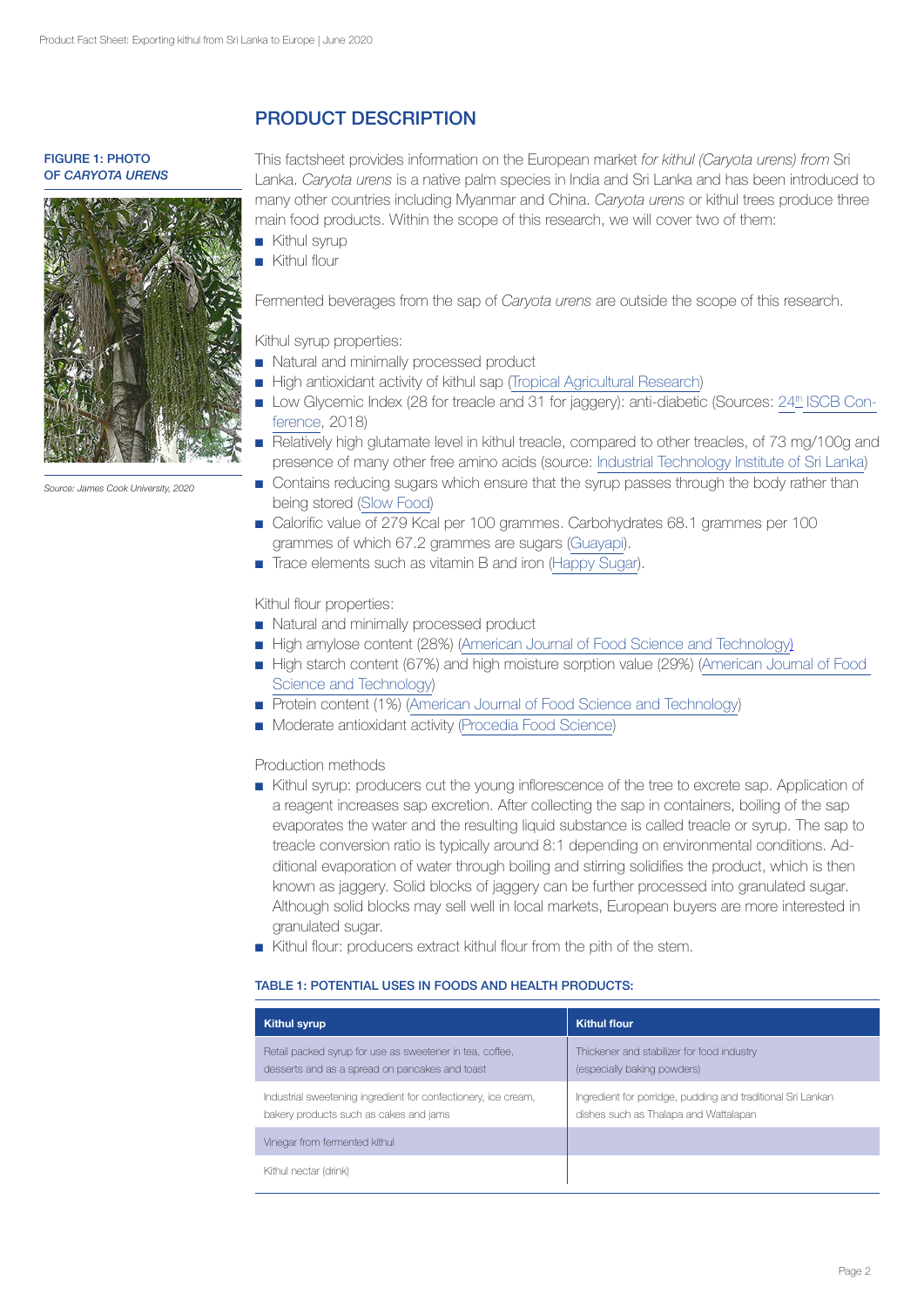# CLASSIFICATION OF KITHUL:

# HARMONISED SYSTEM (HS) CODES IN SRI LANKA:

- 1702.90.22: kithul jaggery (solid state)
- 1702.90.30: kithul treacle (fluid state)

The European statistics agency Eurostat and statistics agencies from many other countries do not use above HS codes. Instead, customs authorities register imports of kithul syrup under the 6-digit HS code 1702.90 (rest group of undefined sugars). Alternatively, kithul is registered under 1704.9090 (sugar confectionery) and 1901.9090 (food preparations of flour, groats, meal, starch or malt extract).

The HS code applicable to kithul flour is 1106.20, which represents a rest group of flour, meal and powder of sago or roots or tubers of manioc, arrowroot, salep, Jerusalem artichokes, sweet potatoes and similar roots and tubers with high starch or inulin content, fresh, chilled, frozen or dried, whether or not sliced or in the form of pellets; sago pith.

# WHAT MAKES EUROPE AN INTERESTING MARKET?

Since Europe does not produce any kithul syrup or flour, it is entirely dependent on imports. Trade data below show that the total European market for kithul syrup amounted to 22-57 tonnes in recent years. This represents a tiny segment of the total sugar market. To compare, the total European sugar market, including cane, beet, molasses and sugars not specified elsewhere, amounted to over 16 million tonnes in 2015.

|                       |      | <b>Value</b> |                | <b>Volume</b> |      |      |
|-----------------------|------|--------------|----------------|---------------|------|------|
|                       | 2015 | 2016         | 2017           | 2015          | 2016 | 2017 |
| <b>United Kingdom</b> | 19   | 36           | 35             | 11.4          | 18.5 | n.a. |
| Italy                 | 6    | 12           | 15             | 4.3           | 6.4  | n.a. |
| <b>France</b>         | 9    | 12           | 9              | 5.3           | 7.3  | n.a. |
| <b>Switzerland</b>    | 18   | 14           | 9              | 11.5          | 9.0  | n.a. |
| Germany               | 5    | 13           | $\overline{7}$ | 3.5           | 10.0 | n.a. |
| Norway                | 6    | 5            | 3              | 3.0           | 4.1  | n.a. |
| <b>Total Europe</b>   | 70   | 95           | 80             | 43            | 57   | n.a. |

# TABLE 2: KITHUL SYRUP (HS17029022: KITHUL JAGGERY)

# EXPORTS FROM SRI LANKA TO EUROPE\*, IN THOUSAND € AND TONNES:

 $*$  Europe = EU28 + EFTA

*Source: ITC Trademap, 2019*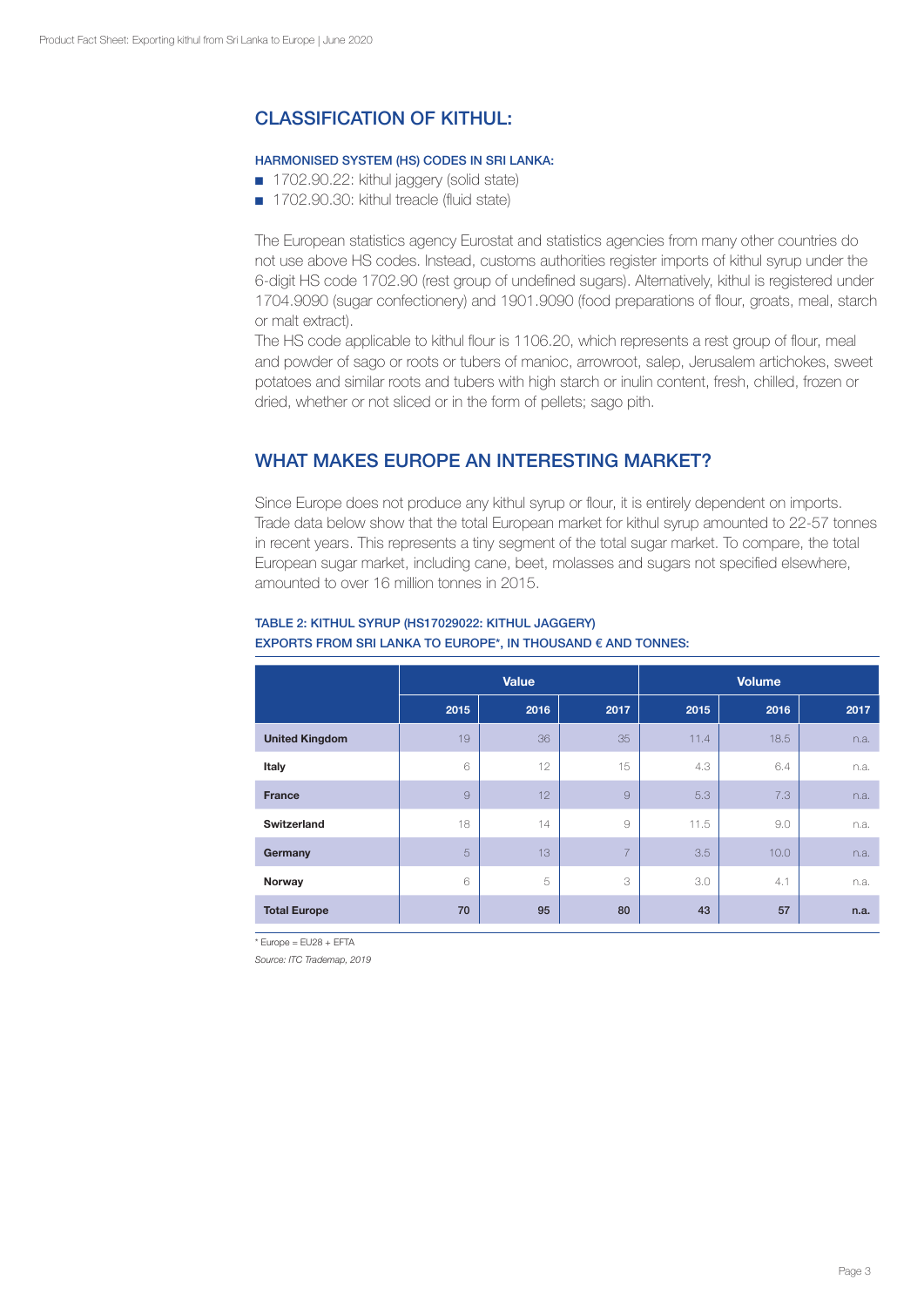|                       | <b>Syrup</b> | Jaggery |
|-----------------------|--------------|---------|
| <b>United Kingdom</b> | 0.2          | 7.9     |
| Italy                 | 0.9          | 4.2     |
| Portugal              | 5.1          | 0.0     |
| Switzerland           | 0.0          | 1.3     |
| <b>Cyprus</b>         | 0.1          | 0.7     |
| France                | 0.1          | 0.3     |
| Other                 | 0.0          | 0.8     |
| Total                 | 6.4          | 15.2    |

#### TABLE 3: KITHUL JAGGERY AND SYRUP EXPORTS FROM SRI LANKA, IN TONNES IN 2018

*Source: CLP Consult, 2019*

The United Kingdom is the main market for kithul in Europe. There are several factors to explain the importance of the United Kingdom in European kithul trade. First of all, the United Kingdom has historic ties with Sri Lanka and hosts a large diaspora of Sri Lankan emigrants and expatriates.

## TABLE 4: SRI LANKAN DIASPORA IN EUROPE

| <b>Country</b>        | Number of Sri Lankan emigrants and expatriates |
|-----------------------|------------------------------------------------|
| <b>France</b>         | 150,000                                        |
| <b>United Kingdom</b> | 132,000                                        |
| <b>Italy</b>          | 110,000                                        |
| Germany               | 60,000                                         |
| <b>Switzerland</b>    | 55,000                                         |

*Source: Wikipedia, 2020*

As opposed to most people of European origin, Sri Lankans, particularly those of Sinhalese origin, know kithul and its uses. They currently form a major segment of the kithul market in Europe. Another factor to explain the importance of the United Kingdom in European kithul trade is the relatively high interest in the United Kingdom to try new and innovative food products. Other northwestern European countries usually follow later and eastern and southern European countries are often the last to adopt a product. The early adopters in northwestern Europe usually have relatively high disposable incomes and are able and more willing to pay a premium price for these products.

Nonetheless, Italy is another important market for kithul syrup and between 2015 and 2017, kithul exports from Sri Lanka to Italy more than doubled. Inclusion of kithul in the Ark of Taste by the Slow Food movement has been helpful to get recognition for kithul in the Italian market ([Slow](https://www.fondazioneslowfood.com/en/ark-of-taste-slow-food/kitul-treacle/)  [Food Foundation](https://www.fondazioneslowfood.com/en/ark-of-taste-slow-food/kitul-treacle/)). The Slow Food movement strives to preserve traditional and regional cuisine around the world and support small–scale, family-based food production systems.

#### GROWING NICHES FOR NEW AND EXOTIC INGREDIENTS

Europeans import an enormous variety of products from other countries around the world and the interest in adding more products to the market offers opportunities for kithul. Currently, very few consumers know kithul despite a long history of kithul trade with Great Britain, Belgium, Germany, France, the Netherlands and several more European countries, as shown by Customs' records of colonial 'Ceylon'.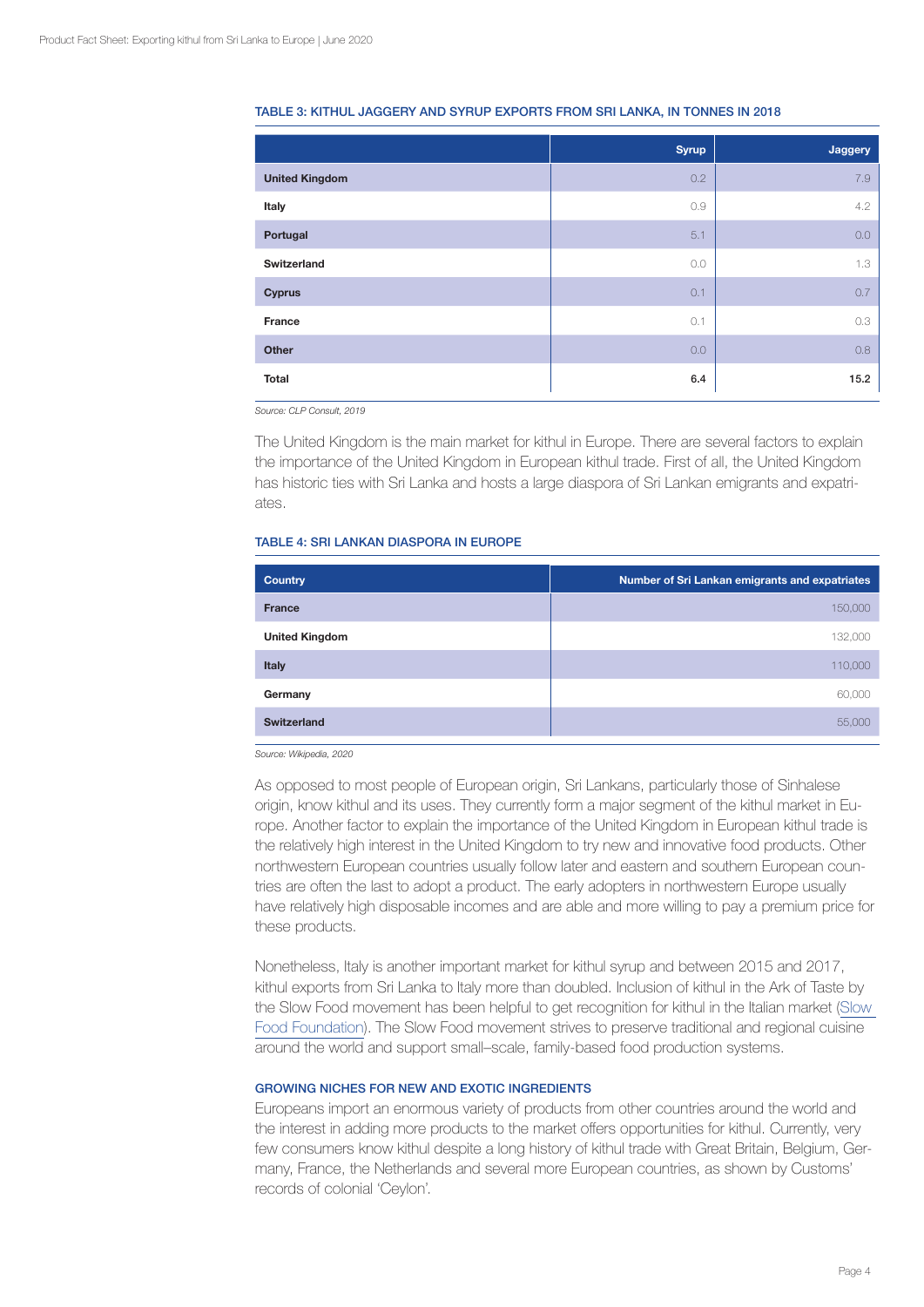As the product and its name kithul are largely unknown to Europeans, suppliers must gain attention from consumers and educate them before they can convince consumers to buy kithul. The promotion of similar niche products offers useful insights into opportunities for promotion of kithul. Coconut blossom sugar and palm sugar are particularly good examples. Coconut blossom sugar resonates positively with many consumers in Europe as they have positive associations with coconuts and blossoms. Palm sugar benefits from the positive association with palm trees.

As most European consumers do not know what kithul syrup tastes like, they are reluctant to buy it. A definition of the taste can help to convince them to buy kithul. Such a definition must be based on European tastes, which are different from tastes in Sri Lanka. A European sensory panel can provide an objective analysis of the taste of kithul to identify unique sensory characteristics of kithul syrup. Alternatively, a tasting of kithul samples with European consumers can help to define the taste. Current European distributors of kithul such as [Guayapi](https://www.guayapi.com/nos-produits/seve-de-kitul/) and [Happy Sugar](https://www.happysugar.co/product/happy-sugar-275g-jar-2) are describing the flavour of kithul as 'slightly caramel' and 'smoky'.

# TIPS:

- Use terms such as 'palm' or 'blossom' in the name of the product to benefit from positive consumer associations and educate them on the origin of kithul. As 'urens' in the botanical name 'Caryota urens' is Latin for 'stinging', promotion of the name 'stinging palm syrup' or 'stinging palm jaggery' can support acceptance of the product by European consumers.
- Trade fairs in Europe offer opportunities to let consumers taste kithul and receive feedback to define the taste of kithul.
- [HHOYA](https://hhoya.com/) is an example of a European company that can organise a professional sensory panel for kithul syrup.

# REPLACEMENT OF SUGAR THREATENS KITHUL MARKET.

Many European companies are replacing sugar in their products to respond to consumer concerns over the effect of sugar consumption on their health. Obesity, diabetes and heart disease are three of the main health problems related to sugar consumption. The large amount of calories in sugar and the large amount of sugar that many people consume makes an important contribution to obesity. Many people are actively avoiding or reducing sugar intake and looking for products without sugar or with reduced sugar content. While this creates opportunities for low-calorie sweeteners such as stevia and monk fruit, the same trend threatens the market for kithul, which is relatively high in calories compared to stevia and monk fruit.

Obesity, diabetes and heart disease have also been related to the high glycaemic index (GI) of many products including sugar. Conventional sugar has a GI of 60. Kithul treacle has a GI of 28 and is considered a low-GI food. Research has shown that choosing low-GI foods can particularly help manage glucose levels in people with Type 2 diabetes. A low GI indicates that it takes longer to process the sugar and that it results in a slower rise in blood sugar levels.

GI is mainly of concern to a relatively small but growing group of consumers, mainly diabetics (10% of the European population in 2020 according to WHO). This group is expected to grow to total 11% of the European population in 2040. In addition, there is a growing group of consumers who are concerned about diabetes without having been diagnosed as diabetic themselves.

Theoretically, the low GI of kithul syrup offers opportunities to target the diabetics population in Europe. Such a strategy would require suppliers of kithul to apply for authorisation by the European Food Safety Authority (EFSA) to make a health claim with regards to kithul syrup, according to [EU regulation 1924/2006.](https://eur-lex.europa.eu/LexUriServ/LexUriServ.do?uri=OJ:L:2006:404:0009:0025:EN:PDF) However, two major barriers limit the opportunities for kithul producers to use the low GI value for promotion of kithul as a healthy alternative to sugar. Firstly, costs of research to substantiate the health claim related to the benefits of kithul for diabetics can amount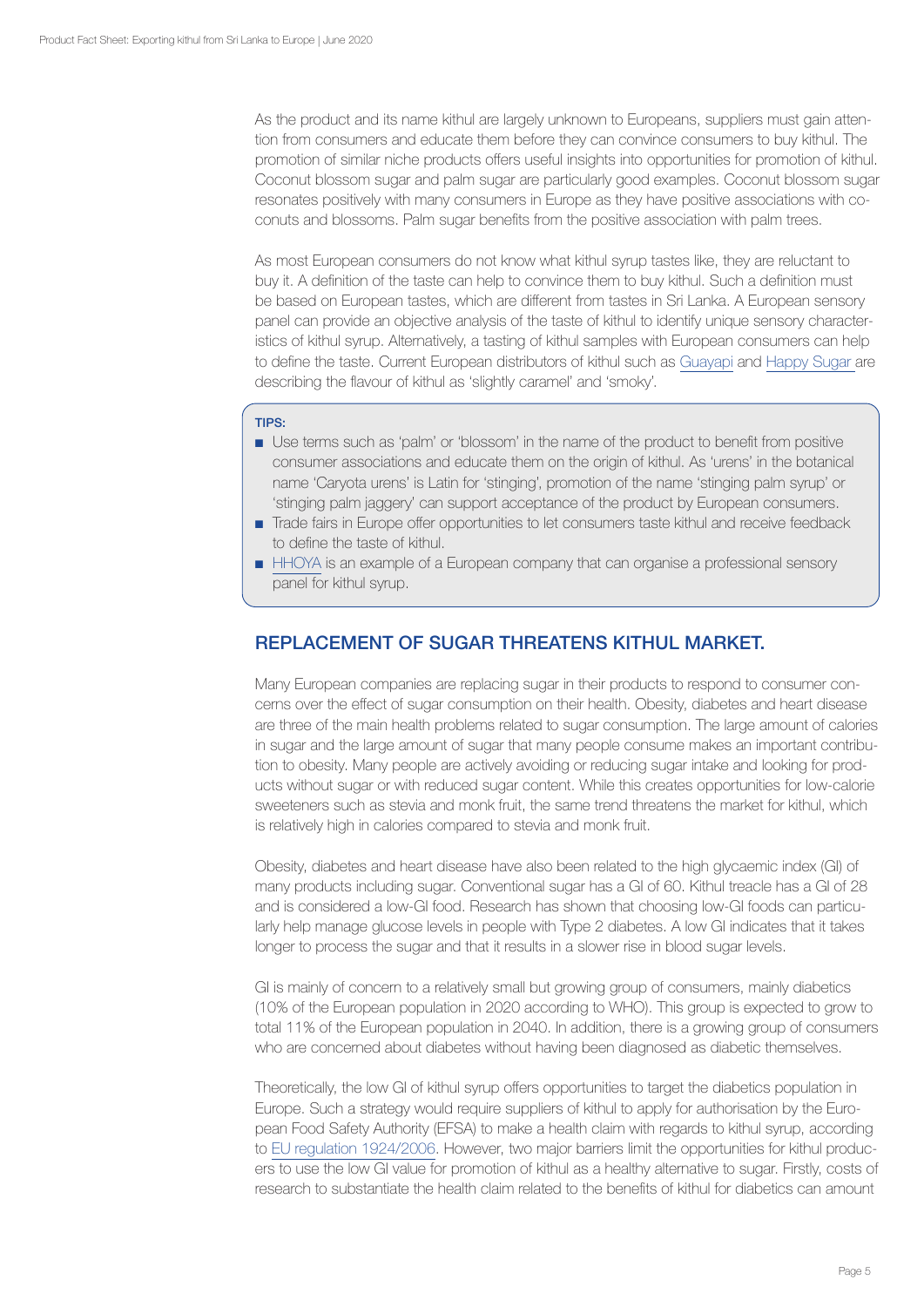to tens of thousands or even hundreds of thousands of Euros. Secondly, the outcome of such research is uncertain, as the benefit of consuming low-GI foods for managing glucose levels is under debate. The European Union has not authorised any health claims on the relation between low-GI foods and managing blood glucose levels. Similarly, the high antioxidant content of kithul does not provide opportunities to make health claims, as the European Union has not authorised any health claims relation to antioxidants in foods. In summary, a market strategy based on a health claim for kithul is not feasible.

## TIPS:

- Refrain from making any health claims for kithul syrup and focus on promoting other benefits instead.
- As an alternative to using health claims, you can provide a bibliography with links to research articles on health benefits of kithul syrup on your website and in other promotion materials.
- As another alternative to using health claims, you can provide comparisons of the Glycaemic Index and antioxidant content in your product to other products. For example, you can mention the GI of 28 for kithul syrup with the GI of 60 for sugar. Or you can compare the antioxidant content as measured in Trolox Equivalent Antioxidant Content (TEAC) of your kithul sap or kithul flour with that of other products. You can find these values in research articles for [kithul sap](https://www.pgia.ac.lk/files/Annual_congress/journel/v24_2/Journal/9.Ranasinghe.pdf) and [kithul flour.](https://www.sciencedirect.com/science/article/pii/S2211601X16000456)

## CONSUMERS WANT NATURAL SWEETENERS

The food industry in Europe has started to focus more on natural sweeteners instead of artificial sweeteners. This shift resulted from several critical food research articles which suggested that synthetically manufactured food products can have a negative effect on health. Though aspartame was originally introduced as a new, 'healthier' artificial sweetener substitute for refined sugar, critical research has linked aspartame to health issues such as depression, headaches and autism.

A growing group of consumers avoids products with artificial sweeteners and looks for natural products instead. What is 'natural' is under debate, as a legal definition is lacking. In practice, many consumers now regard brown and unrefined sugar as healthier and more natural than white, refined sugar. Many consumers also regard honey, agave syrup and maple syrup as more natural and healthier than cane or beet sugar.

Many suppliers of alternative sweeteners explicitly mention that their product can replace sugar from sugar beet or sugar cane to benefit from the negative consumer perception around conventional cane or beet sugar. For example, [Candico](https://www.tiensesuikerraffinaderij.com/producten) offers such sugars as part of its Sugar of the World range: "The Sugars of the World range from the Candico brand takes you into a different sweet world. This *alternative to beet and cane sugar* also comes from organic farming: Bio Agave Powder from Mexico and Bio Coconut Blossom Sugar from Indonesia create high-quality taste sensations and offer new culinary experiences. All this with a reduced glycaemic index. The basic raw materials for these sugars are selected with great care."

Kithul syrup is more distinct from conventional cane or beet sugar than jaggery. Since this distinction is important to respond to consumer demand for alternatives to sugar, the supply of syrup has a higher chance of success than the supply of jaggery.

# TIP:

■ Disassociate your product from cane and beet sugar by promoting the kithul tree as the source and explaining the natural process of producing kithul syrup. Position your product as a whole food, which is minimally processed and, unlike white sugar, still contains trace elements such as iron.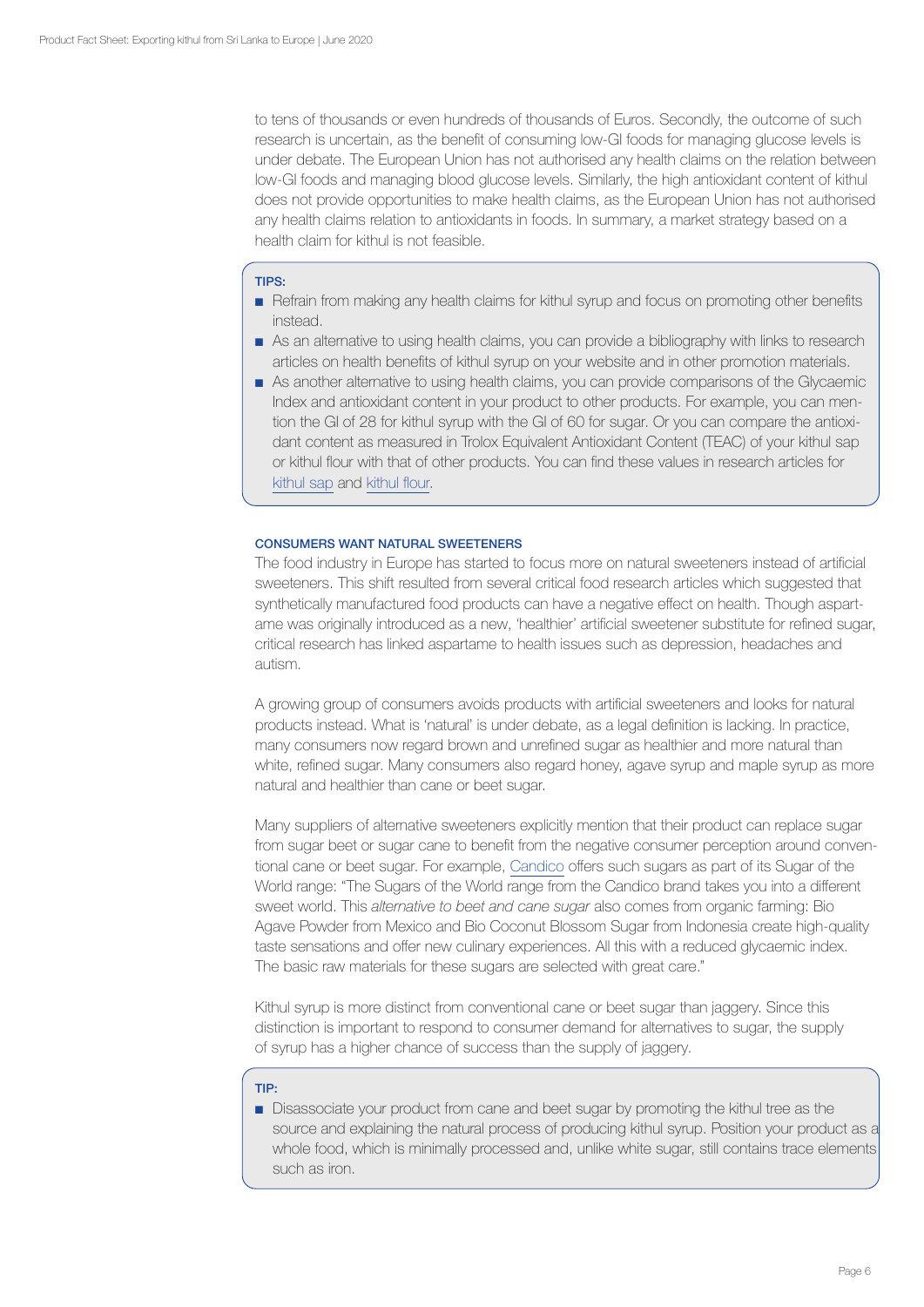## SUSTAINABLE SOURCING REMAINS HIGH ON THE AGENDA OF FOOD MANUFACTURERS

Consumer concerns about global issues such as climate change and bad working conditions in countries where their products originate are stimulating European buyers of palm sugars such as kithul to become stricter in their requirements for the sustainability of production. For example, they are increasingly promoting the collection of sap from trees in natural forests as an alternative to cutting down such natural forest.

It is important to realise that European companies have different definitions, priorities and ambition levels with respect to sustainable sourcing. There is no single way to address these matters. However, many buyers require transparency from their suppliers on sustainability issues. Some buyers will ask their suppliers to fill out forms to conduct a self-audit. Other buyers require compliance with their standards or third-party standards, such as the EU organic standard or a fair trade standard.

## KITHUL FLOUR CONSUMPTION

EU consumption of starch and starch derivatives was 9.3 million tonnes in 2018.

| <b>Market segment</b>                          | Share in total consumption |
|------------------------------------------------|----------------------------|
| <b>Confectionery and drinks</b>                | 27 %                       |
| <b>Bakery &amp; Biscuits</b>                   | 5%                         |
| <b>Dairy</b>                                   | 5 %                        |
| Savoury/prepared food                          | 15 %                       |
| Other food                                     | 15 %                       |
| <b>Animal feed</b>                             | 2 %                        |
| Non-food applications (primarily paper making) | 40 %                       |

#### TABLE 5: EU STARCH MARKET SEGMENTS

*Source: Starch Europe, 2019*

In terms of starch products, 28% of total European starch consumption comprises native starches, 19% comprises modified starches and 53% comprises starch sweeteners.

Kithul flour is a new product on the European market and does not constitute a significant part of the enormous starch market. Wheat, corn and potato starch producers dominate the European starch market.

#### GLUTEN-FREE

In Europe about 1% of the population is diagnosed with coeliac disease, according to the [Dr](https://www.drschaer.com/uk/institute/a/prevalence-coeliac-disease)  [Schär Institute](https://www.drschaer.com/uk/institute/a/prevalence-coeliac-disease), but there is a much larger group that is affected by an allergy or intolerance for gluten. Food media inform consumers about healthy eating and increase the awareness of allergen-free diets. This attention will be beneficial for the further growth of gluten-free flours such as kithul flour.

Italy and the United Kingdom are the leading markets for gluten-free food. Germany, the Nordic countries and Poland (now an emerging gluten-free market) are also consumers of gluten-free products.

Kithul flour is particularly interesting for manufacturers of gluten-free food, because it has a high amylose content and provides a texturizing solution for manufacturers that need increased gel strength. They can use kithul flour as part of their toolkit to manufacture gluten-free foods with attractive properties. Food manufacturers will consider using kithul flour in their toolkit when they know the characteristics and functionality of kithul flour in different applications such as baking products and desserts. They usually develop blends of different starches for different applications and processing conditions (e.g. temperatures, acidity). They will first need to test kithul flour extensively before offering kithul flour or blends with kithul flour to their customers.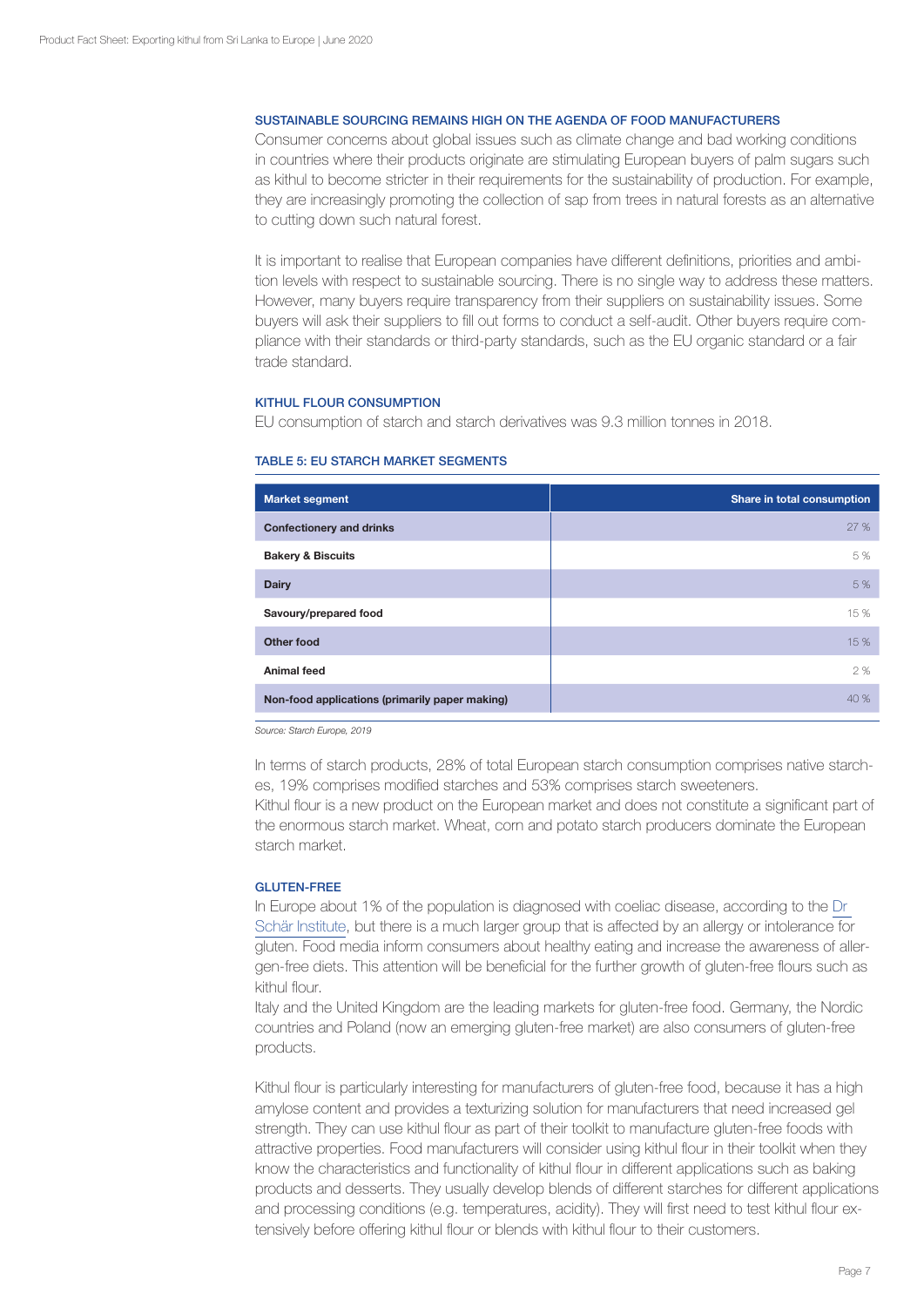#### TIP:

■ Provide samples of kithul flour to manufacturers of texturizing systems and starch blends and support them with researching the functionality in different applications and processing conditions.

# CONSUMERS WANT CLEAN LABEL PRODUCTS

In response to consumer demand for healthy food products with less synthetic ingredients and more natural ingredients, European food manufacturers are developing products with 'clean labels'. Clean label products do not contain ingredients which are perceived to be unhealthy by the average consumer and generally include more names of ingredients that the average consumer perceives to be natural. In terms of starches, this favours unmodified starches such as kithul flour. From this perspective, kithul flour provides an interesting alternative to starches from products which are associated with intensive agriculture, such as corn starch.

#### TIP:

■ Target manufacturers with a clean label strategy and mention suitability of kithul flour for manufacturing clean label products.

# WHAT REQUIREMENTS MUST YOUR PRODUCT COMPLY WITH?

## REQUIREMENTS YOU MUST MEET

European Union food safety legislation and buyer requirements are of particular concern in the kithul syrup market as kithul is often produced in an environment where producers have little control over hygiene conditions.

The [General Food Law](http://ec.europa.eu/food/food/foodlaw/index_en.htm) is the legislative framework for food safety in Europe. To guarantee food safety and allow action in cases of unsafe food, food products must be traceable throughout the entire supply chain.

It is important to define critical control points to monitor for any food safety hazards ([HACCP](http://www.fao.org/docrep/005/y1579E/y1579e03.htm)). Relevant hazards in kithul sap collection and processing include contamination by physical elements (plastic residues, metals and dirt), biological elements (yeasts) and chemical elements (polycyclic aromatic hydrocarbons (PAH) and cleaning agents):

- Yeast: European buyers are particularly concerned about yeast levels. Yeasts multiply between the collection and processing of sap. Optimisation of collection practices and storage and transport to the processing site can keep yeast levels in kithul sap to a minimum.
- Contamination by polycyclic aromatic hydrocarbons (PAH) is a potential risk in kithul syrup production when the kithul sap is boiled over an open fire and sap is exposed to smoke particles. Polycyclic aromatic hydrocarbons (PAHs) are chemicals that are formed by the incomplete burning of coal, oil and gas, garbage and other fossil fuels.

Prevent any contamination of your product to ensure that your kithul syrup is safe for consumption. If European companies or authorities find that the safety of your product cannot be guaranteed, they will take it off the market and register it in the [European Union's Rapid Alert System for](https://webgate.ec.europa.eu/rasff-window/portal/?event=SearchForm)  [Food and Feed.](https://webgate.ec.europa.eu/rasff-window/portal/?event=SearchForm)

#### TIPS:

- Establish a traceability system and keep samples for each from your suppliers to trace the origin of a product in case of non-conformity.
- Keep your facilities clean by setting up strict operating procedures, such as cleaning schedules for your processing equipment.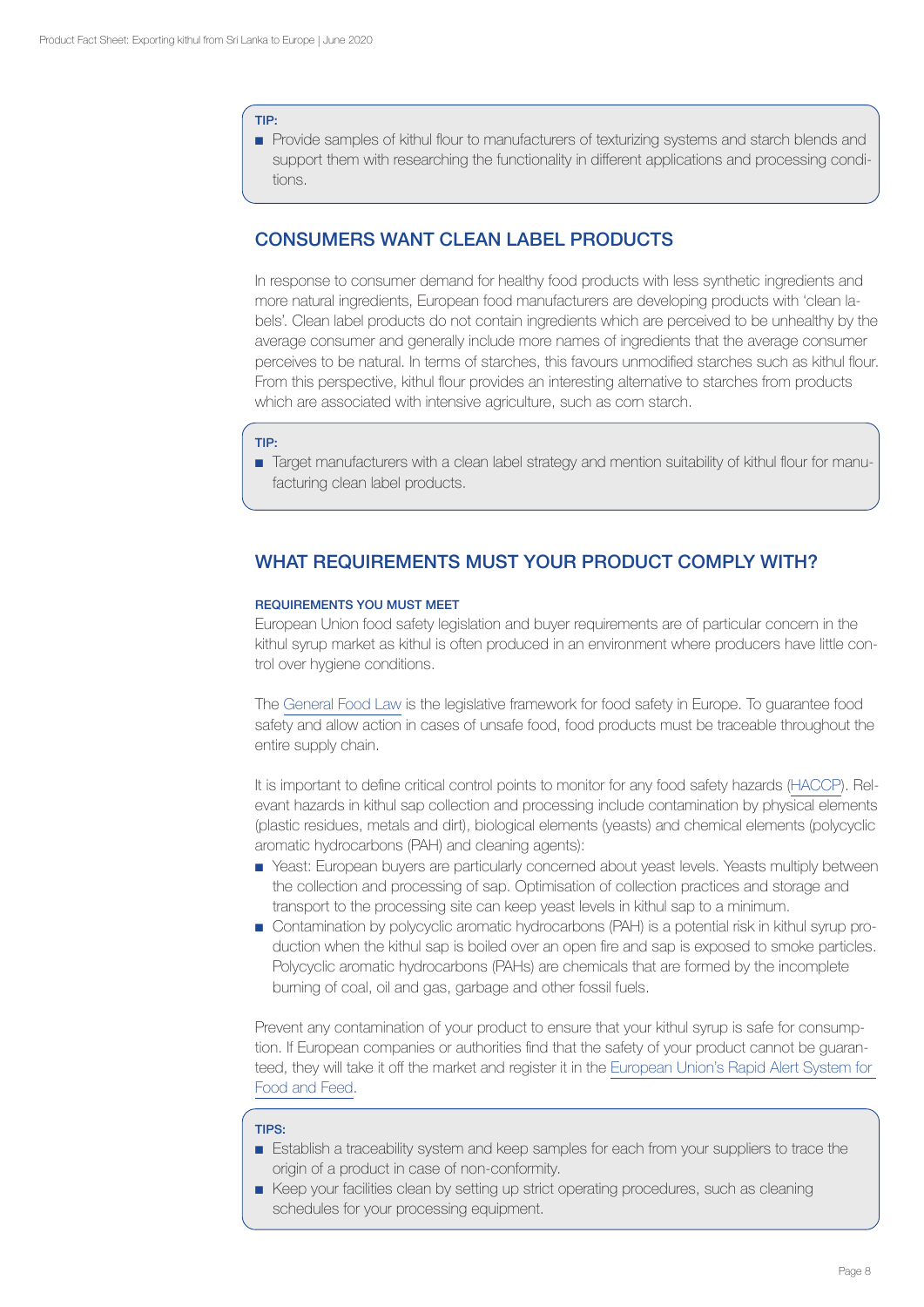Search the [European Union's Rapid Alert System for Food and Feed \(RASFF\) database](https://webgate.ec.europa.eu/rasff-window/portal/?event=SearchForm) to see examples of withdrawals from the market and the reasons for these withdrawals.

# TIPS:

- Establish a traceability system and keep samples for each from your suppliers to trace the origin of a product in case of non-conformity.
- Keep your facilities clean by setting up strict operating procedures, such as cleaning schedules for your processing equipment.
- Search the [European Union's Rapid Alert System for Food and Feed \(RASFF\) database](https://webgate.ec.europa.eu/rasff-window/portal/?event=SearchForm) to see examples of withdrawals from the market and the reasons for these withdrawals.

# TABLE 6: ADDITIONAL REQUIREMENTS YOU MUST MEET TO SUPPLY KITHUL SYRUP AND FLOUR TO EUROPE

| <b>Subject</b>                | <b>Explanation</b>                                                                                                                                                                                                                                                                                        |
|-------------------------------|-----------------------------------------------------------------------------------------------------------------------------------------------------------------------------------------------------------------------------------------------------------------------------------------------------------|
| <b>Documentation</b>          | Ensure the buyer can access the following documentation:<br>- Technical Data Sheet (TDS) or Specification<br>- Certificates of analysis to support the claims of the specification<br>- Certificate of origin                                                                                             |
| <b>Representative samples</b> | Your sampling method should result in lot samples that represent what you can deliver in terms<br>of quantities, quality and lead time as specified by the buyer and in your technical data sheet                                                                                                         |
| Payment and delivery terms    | Payment terms define risks of trade for you and your buyer. European buyers take fewer risks<br>with new suppliers. They expect new suppliers to accept payment after delivery and inspection<br>of the product. Pay attention to strict compliance with delivery terms as agreed upon with your<br>buyer |

#### TIPS:

- Take more risks and offer more attractive payment terms to new buyers than to existing buyers. Payment after receipt and inspection of products are most favourable for buyers. Payment in advance poses the most risk to the buyer.
- Refer to the [EU Trade Helpdesk](https://trade.ec.europa.eu/tradehelp/) for more information on buyer requirements.

# COMMON REQUIREMENTS

The requirements listed below are common in Europe. Most of your competitors already comply with these requirements.

# SYRUPS VERSUS GRANULAR SUGAR

Syrups are more expensive to transport than granular sugars for two reasons. The first reason is that preservation of quality of syrups from a different climatic region such as Sri Lanka requires conditioning of transport. Without temperature control, condensation will cause moisture in containers which will severely increase the chance of mould formation. The second reason is that transportation of water as part of a syrup is costly. For this reason, many European manufacturers of syrups buy dry sugar and add water to prepare their syrups. For example, the Dutch company Tradin imports coconut sugar and then re-hydrates to produce the syrup. In the case of kithul syrup, this implies that re-hydration of jaggery may make economic sense. An additional benefit of transporting dry matter instead of a liquid is elimination of the risk that breaking of containers during transport or handling ruins an entire container load. This risk is particularly high when syrups are packed in weak containers, such as plastic drums.

#### TIP:

■ Consider exporting jaggery with a low moisture content, such as kithul jaggery powder, for re-hydration in Europe to address challenges with quality and costs of transportation.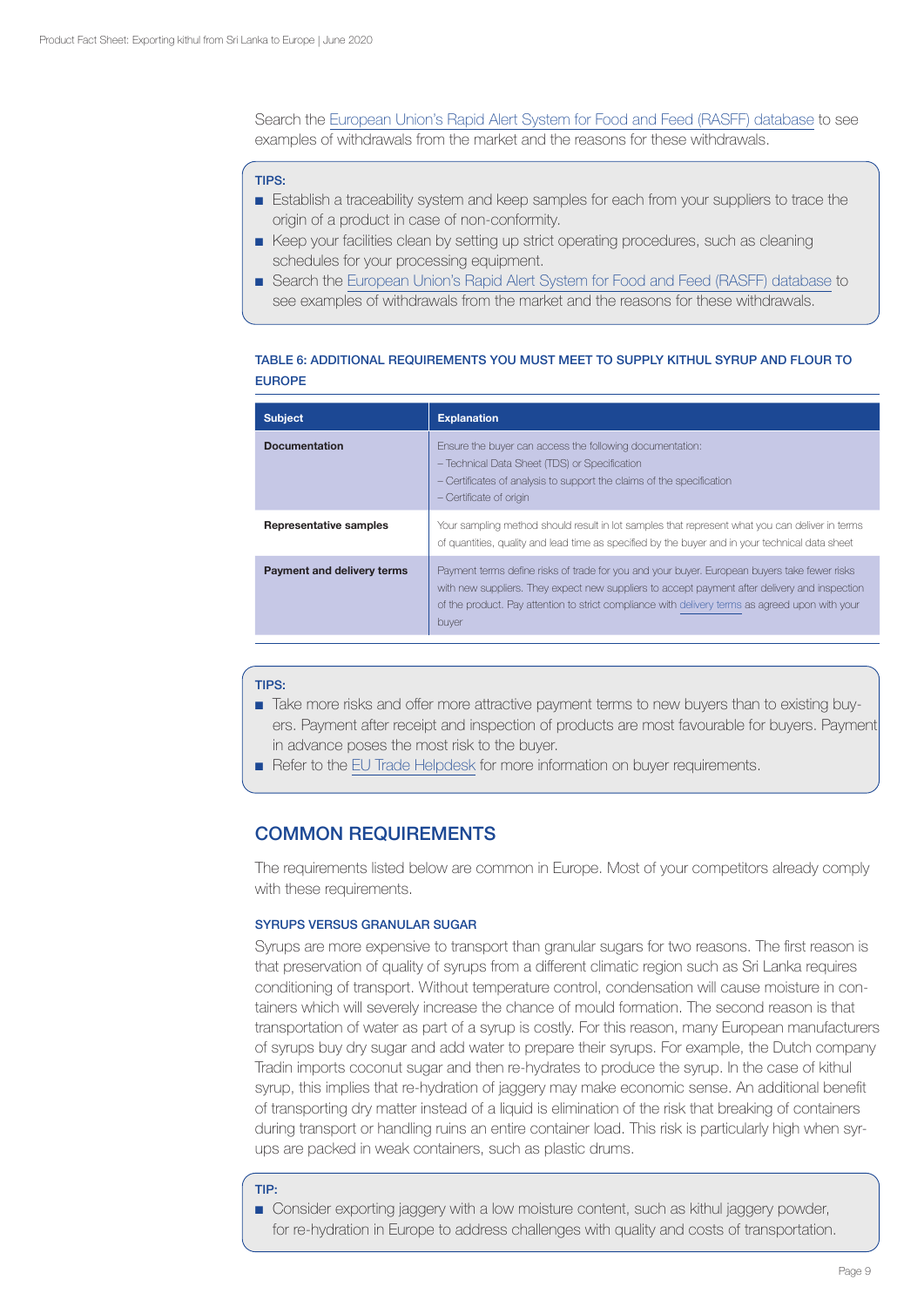# TABLE 7: ADDITIONAL REQUIREMENTS COMMON IN EUROPE

| <b>Subject</b>                                    | <b>Explanation</b>                                                                                                                                                                                                                                                                                                |
|---------------------------------------------------|-------------------------------------------------------------------------------------------------------------------------------------------------------------------------------------------------------------------------------------------------------------------------------------------------------------------|
| <b>Certification of</b><br>food safety management | In addition to stricter specifications than those laid down in European Union legislation,<br>buyers often require you to have a certificate for a stringent food safety management system.<br>The most important food safety management systems in Europe in order of importance are<br>FSSC 22000, BRC and IFS. |
| Sustainable<br>business practices                 | European buyers prefer suppliers that apply sustainability principles in their business. This<br>involves social and environmental responsibility as well as sustainable sourcing practices.                                                                                                                      |
| Website                                           | Payment terms define risks of trade for you and your buyer. European buyers take fewer risks<br>with new suppliers. They expect new suppliers to accept payment after delivery and inspection<br>of the product. Pay attention to strict compliance with delivery terms as agreed upon with your<br>buyer         |

# NICHE REQUIREMENTS

Comply with below requirements to gain access to specific market segments.

# ORGANIC CERTIFICATION

A small but growing group of European buyers require third-party certification of sustainability. Organic certification in particular is gaining relevance.

To market your food product in the European Union as 'organic', you need to implement organic farming techniques and have your facilities audited by an accredited certifier. These requirements are specified in the EU Regulation 848/2018, which entered into force in 2018. The objective of this new legislation is to simplify the old organic legislation. However, rules for organic production and testing have also become stricter.

#### TIP:

■ Organic certification can provide access to interesting niche markets and strengthen the image of your product as a natural product. However, be aware that few European buyers are willing to pay a significant price premium for organic food products.

# FAIRTRADE CERTIFICATION

Producers with ethically traded kithul syrup or flour are currently not able to benefit from the widespread recognition offered by the Fairtrade label in Europe. Because Fairtrade International does not yet have a standard for kithul syrup or flour production, it is not possible to certify kithul producers.

Alternatives to the Fairtrade label are offered by two standards organisations: Ecocert runs the Fair for Life certification scheme and Control Union has Fair Choice.

## TIP:

■ Be aware that many of the environmental and social sustainability issues take place at farm level (which may not be a part of your company). Think about how to assure responsible business at the premises of your suppliers. To test to what extent your farmers are sustainable, you could ask them to fill in the Farmer Self-Assessment by the [Sustainable Agriculture Initia](http://www.saiplatform.org/)[tive.](http://www.saiplatform.org/)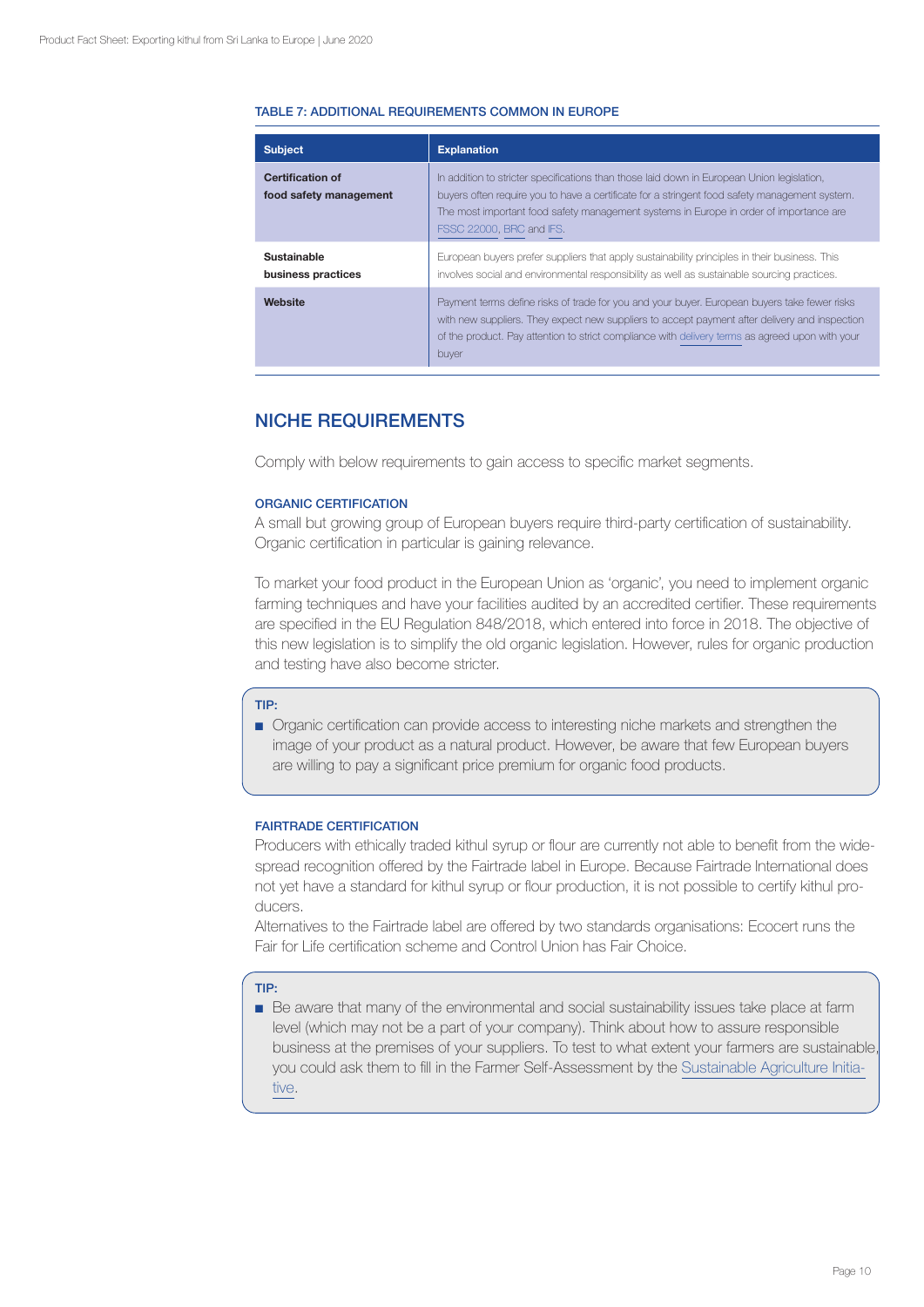# QUALITY REQUIREMENTS

# KITHUL FLOUR COLOUR

Food manufacturers generally use flours such as kithul flour for their functional property: thickening. They prefer white, tasteless powders which are flowable and do not affect any other properties of their finished product besides the thickness. A major challenge for the marketing of kithul flour is its pinkish colour. According to a study on the colours of kithul flours from Sri Lanka, 'pale yellow' is the most common colour, as defined in the Universal Colour Language (UCL). Colours of other kithul flours from Sri Lanka include 'pale orangish yellow' and 'yellowish white'. Moreover, during thermal processing, colour intensifies to dark brown. This affects the colour of the finished product, which is undesirable.

# KITHUL SYRUP PURITY

According to a study published in the Sri lanka Journal of Social Sciences, kithul producers often add sugar to kithul sap when the moisture content in the sap is high or when the amount of sap harvested is low. European importers regard such a practice as adulteration. Adulteration lowers the quality and value of kithul syrup. Through laboratory testing, importers are able to detect adulteration and will usually reject the affected lot.

# TIPS:

- ■ Minimise time between harvesting and processing of the sap. Producers can increase efficiency by cooperating in additional processing steps.
- Keep tools and facilities clean to prevent contamination and degradation of quality.
- Prevent contamination by dirt and undesired plant parts by training collectors to cut and collect properly, and by keeping facilities, storage rooms and equipment clean. To prevent contamination of your kithul syrup by smoke, use chimneys when heating the kithul sap.
- To prevent yeast from forming, you can smoke the collection containers (such as pots) before use by putting them upside down on smouldering leaves and then cleaning them before use. If you use natural herbs to enhance the quality of pholeum sap, be aware that this increases yeast growth and that you will need to maintain a high temperature during boiling to eliminate the yeast.
- Clean processing and packaging equipment before packaging the syrup.
- Protect the syrup from moisture during loading.
- Keep temperatures and humidity low during transportation by means of good ventilation conditions.
- Protect the cargo from pests such as beetles and moths.
- Minimise significant discrepancies in quality by following strict grading and sorting standards for raw materials selection.
- Standardise and minimise significant variations in your product's quality by closely monitoring harvesting practices through regular inspections and by blending kithul syrup or flour from different harvests (e.g. early and late harvests, or different areas). Always make sure that the quality of the standardised product (blend) matches the requirements of your buyer.
- Be clear on what quality you can supply continuously. Once you develop a quality standard, you must be able to maintain that same level of quality, also when up scaling your production.
- Prevent adulteration and contamination by foreign materials to preserve your reputation. Importers regularly analyse products for adulteration.
- ■ If you can identify or specify your product in detail, for example on origin or properties; this can add value in terms of both marketing and product specifications.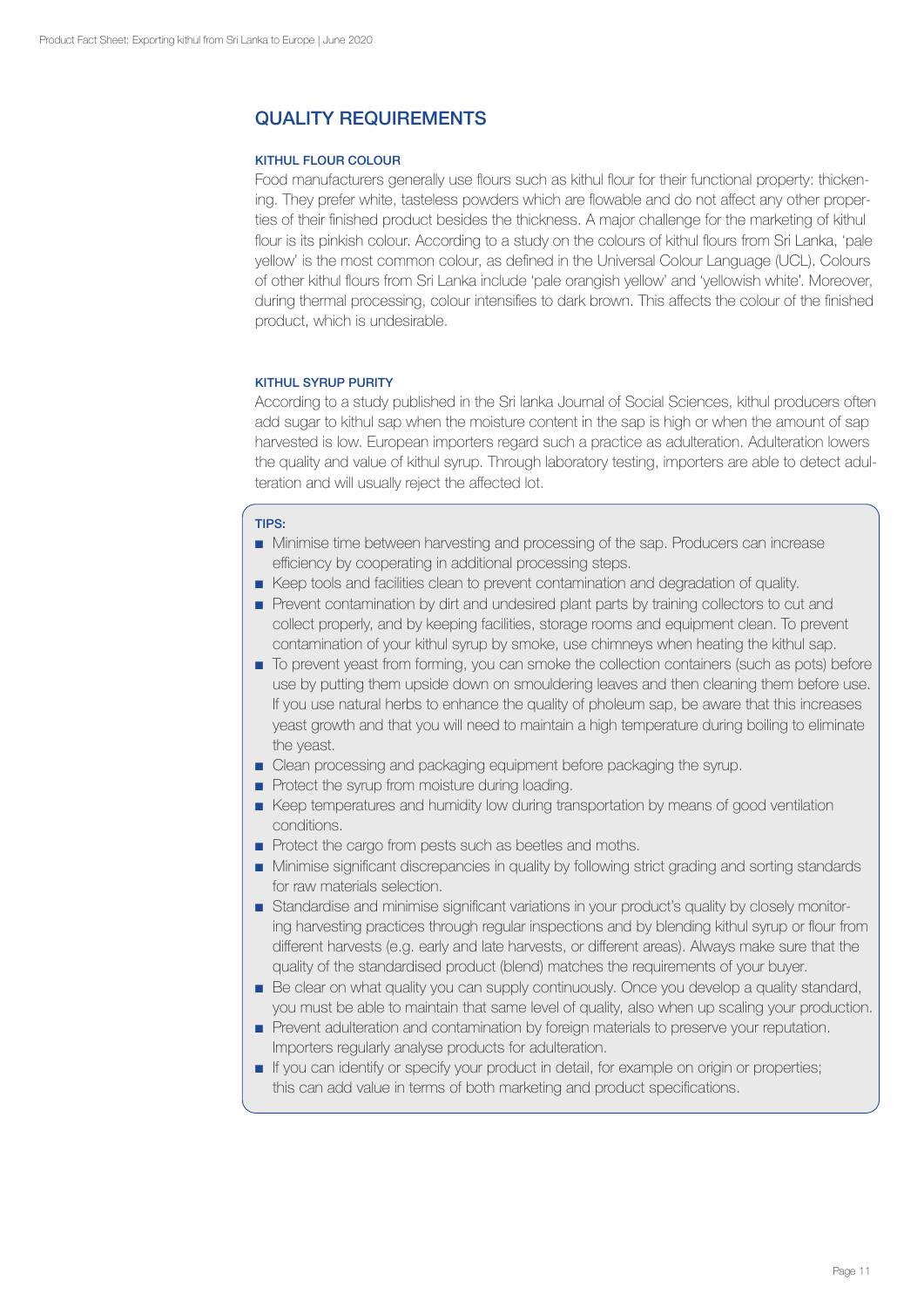## LABELLING REQUIREMENTS

Labelling of products for export is mandatory and mainly serves traceability and safety during transport and storage.

As an exporter, facilitate traceability of individual batches with markings on each container and registration in an administrative system, whether they are produced by blending or not.

Use the English language for labelling unless your buyer has indicated otherwise.

Labels of bulk products must include the following:

- Product name
- Batch code
- Place of origin
- Name and address of exporter
- Date of manufacture
- Best before date
- Net weight
- Recommended storage conditions

For *organic* certified kithul products specifically: add Name/code of the inspection body and certification number.

When supplying kithul syrup in consumer packaging, be careful not to make health claims relating to the low GI of kithul syrup, as European legislation does not allow this.

# PACKAGING REQUIREMENTS

Bulk liquids imported to Europe and intended for industrial use are common packed in steel or plastic drums of 200 litres. The metal drums must be painted on the outside and lined on the inside. Depending on buyer preferences, you can use plastic bags (e.g. polyethylene) or other materials for lining. Many buyers strongly prefer steel drums over plastic drums because of handling and quality. Due to the weight of syrup, plastic drums may collapse when stacked. In practice, this also means that storage of plastic drums requires more space. Moreover, importers' equipment is not always suitable for plastic, which may break as it is less durable. Plastic is also more permeable, which means that syrup is more easily contaminated by, for example, materials/ liquids on the floor.

# TIPS:

- Always consult your buyer for specific packaging requirements.
- Facilitate the re-use or recycling of packaging materials by, for example, using containers of recyclable material (e.g. metal).
- Store the containers in a dry, cool place to prevent quality deterioration.
- Organic kithul products should remain physically separated from conventional products.

# WHAT COMPETITION DO YOU FACE?

# MARKET ENTRY

The European market has some of the highest requirements for food products. Minimum requirements such as a HACCP-based food safety management system, compliance with strict limits for contaminants and documentational requirements already prevent many small producers from other countries to export to Europe.

## FIGURE 2: BULK PACKAGING IN METAL DRUMS AND PALLETS WITH BOXES OF A PRODUCT IN CONSUMER PACKAGING





*Source: ProFound*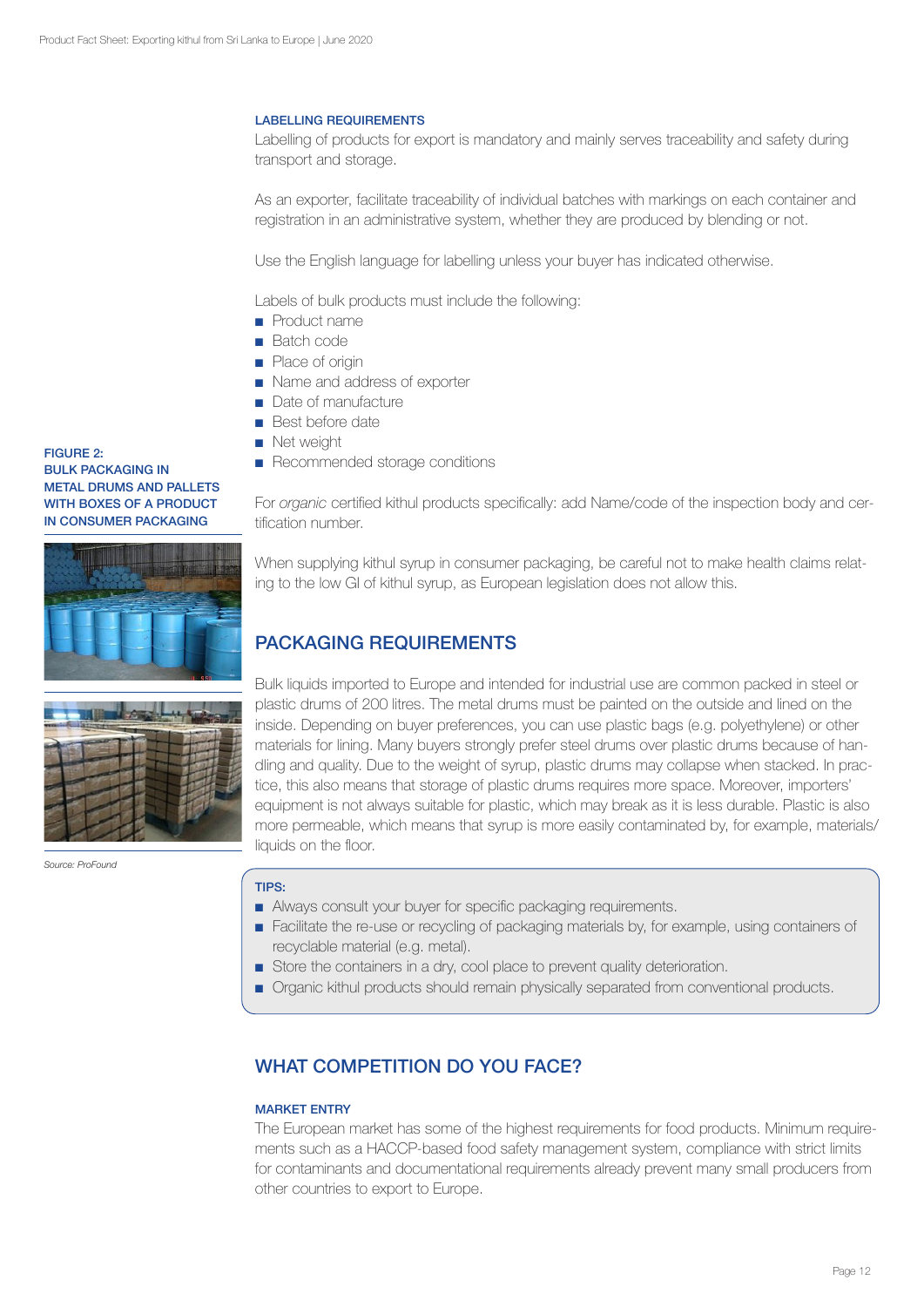## PRODUCT COMPETITION

Direct competition of kithul syrup with white sugar or even raw cane sugar is impossible due to very low prices of these sugars. Refer to the section on prices for price indications. Moreover, due to consumer demand for less sugar, disassociation from sugar is a preferable market strategy.

Relevant competitors for kithul syrup are coconut blossom syrup, maple syrup, agave syrup and oat syrup. All these syrups offer similar functionality and are often positioned as natural alternative sweeteners. The main differences are their origins and taste profile.

Although kithul flour contains protein, the protein concentration is only 1%. Other relatively cheap products such as soy, maize and wheat have much higher protein concentrations which makes protein extraction from these products more cost-effective. There is a possibility that proteins from kithul flour have unique properties that would make them more valuable and thereby increase cost-effectiveness. For example, if proteins from hemp have a higher retention in the body than certain highly processed proteins. Research on proteins from kithul flour will have to determine if these proteins have unique properties which would increase the potential of kithul flour as a protein source.

#### TIP:

■ Instead of assigning such research to expensive research institutes, consider sending protein samples to food manufacturers with testing capabilities to retrieve feedback on the properties of kithul proteins.

# THROUGH WHAT CHANNELS CAN YOU GET YOUR PRODUCT ON THE MARKET?

# MARKET SEGMENTS

# Fine foods

Besides the existing stable market segment comprising Sri Lankan diaspora, the fine foods and gourmet foods segment offers many opportunities to increase kithul exports to Europe. Fine foods are generally premium and exclusive products with exceptional qualities targeted at consumers with a refined taste and a high disposable income.

The Slow Food movement is an important driver of the market in Italy and France for fine foods from foreign small-scale producers. Their inclusion of kithul syrup in the Ark of Taste has been a valuable contribution to position kithul as a fine food.

In the fine foods market, stories about the origin of products are important for product promotion. Some of the stories around kithul that may serve promotional purposes include the following:

- Kithul extraction is a 2000-year old Sri Lankan tradition and secret techniques for tapping the kithul trees are passed on from generation to generation throughout the centuries.
- In traditional societies of Sri Lanka, tappers carry out lengthy rituals before tapping the kithul trees. With these rituals, the tappers worship the trees to show their gratitude for the many health benefits that kithul products bring.
- Kithul jaggery is also used in the preparation of the dish 'chakkarai pongal' during the Thai Pongal festival. The Tamil people in Sri Lanka and India celebrate Thai Pongal when the harvesting season begins.
- Centuries ago, kithul jaggery of elephant and peacock shapes had been used as gift items in Sri Lanka, when paid a courtesy visit to influential persons in villages (Source: Kehelpannala, 1898).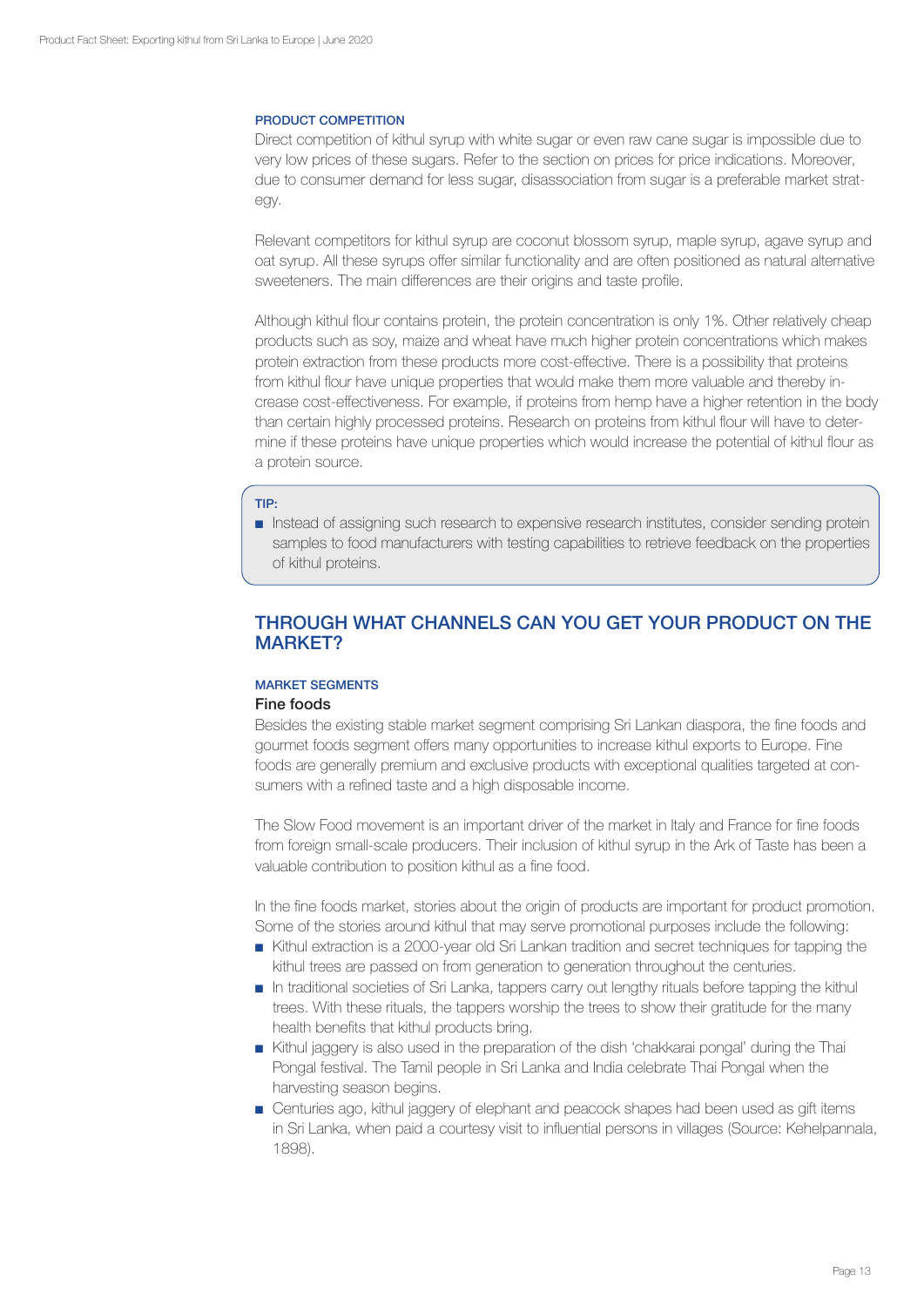In fact, the market research company Innova Market Insights identified storytelling as a top trend in the European food ingredients market for 2020. Storytelling is increasingly important, as consumers want to know where products come from.

#### TIPS:

- In the United Kingdom, the [Specialty and fine food fair](https://www.specialityandfinefoodfairs.co.uk/) offers opportunities for Sri Lankan exporters to position kithul as a fine food.
- Use attractive stories about the origin of kithul and traditional uses to promote kithul as a fine food.

## Snack bars

Snack bars are convenient food products for consumption on-the-go. According to Mordor Intelligence, the European snack bar market is expected to grow from  $\epsilon$  2.6 billion to  $\epsilon$  3.3 billion between 2019 and 2024. The United Kingdom is the major snack bar market within Europe with a total value of € 884 million in 2018.

Snack bars often contain a variety of dry ingredients such as cereals, nuts and dried fruits. These ingredients must be kept together by a binding ingredient. Kithul syrup has potential as a binding ingredient. It can provide the required functionality and provides an alternative to sugar syrup for snack bar manufacturers that aim to respond to consumer demand for less sugar.

## TIP:

■ Promote possibilities for using kithul syrup in snack bars to benefit from growth in this market segment.

#### MARKET CHANNELS

Currently, small retailers of ethnic foods from Sri Lanka and India appear to be the major channel to the market for kithul in Europe. These retailers serve the Sri Lankan and Indian diaspora in Europe who are specifically looking for kithul products to use in their traditional recipes from their countries of origin. The retailers buy kithul from importers of ethnic foods such as [India Trading](http://www.indiatradingsrl.com) in Italy or [Amutha Brand](http://www.amuthabrand.com/) in Germany. These importers often carry brands which are known in the country of origin and import kithul products in consumer packaging. This offers opportunities for value addition in Sri Lanka.

Delicatessen shops and food service providers such as restaurants are an alternative channel to the ethnic food shop. They are mostly interested in kithul products as exclusive fine foods and obtain their products from fine food importers. Many of these fine food importers develop products and packaging themselves to tailor them to the needs of their specific target group. [Guayapi](https://www.guayapi.com/nos-produits/seve-de-kitul/) is a good example of such a fine food importer. In only few cases, fine food importers are developing kithul products in partnership with their supplier and adding value in Sri Lanka.

Although there are opportunities to supply European companies focusing on food manufacturing directly, this is the most challenging market channel. Kithul syrup and flour are generally too expensive for food manufacturers such as snack bar manufacturers to use as ingredients and the current lack of stable supplies in large volumes is a high risk for food manufacturers. This distribution challenge implies that the European food industry provides a future market opportunity when trade volumes have increased.

#### TIPS:

- Benefit from the experience and knowledge of specialised European importers instead of approaching retailers or industrial users directly.
- Visit or exhibit at [ANUGA](https://www.anuga.com/) (Cologne, Germany), [SIAL](https://www.sialparis.com/) (Paris, France) or Specialty and fine food [fair](https://www.specialityandfinefoodfairs.co.uk/) (London, United Kingdom) to meet potential European buyers.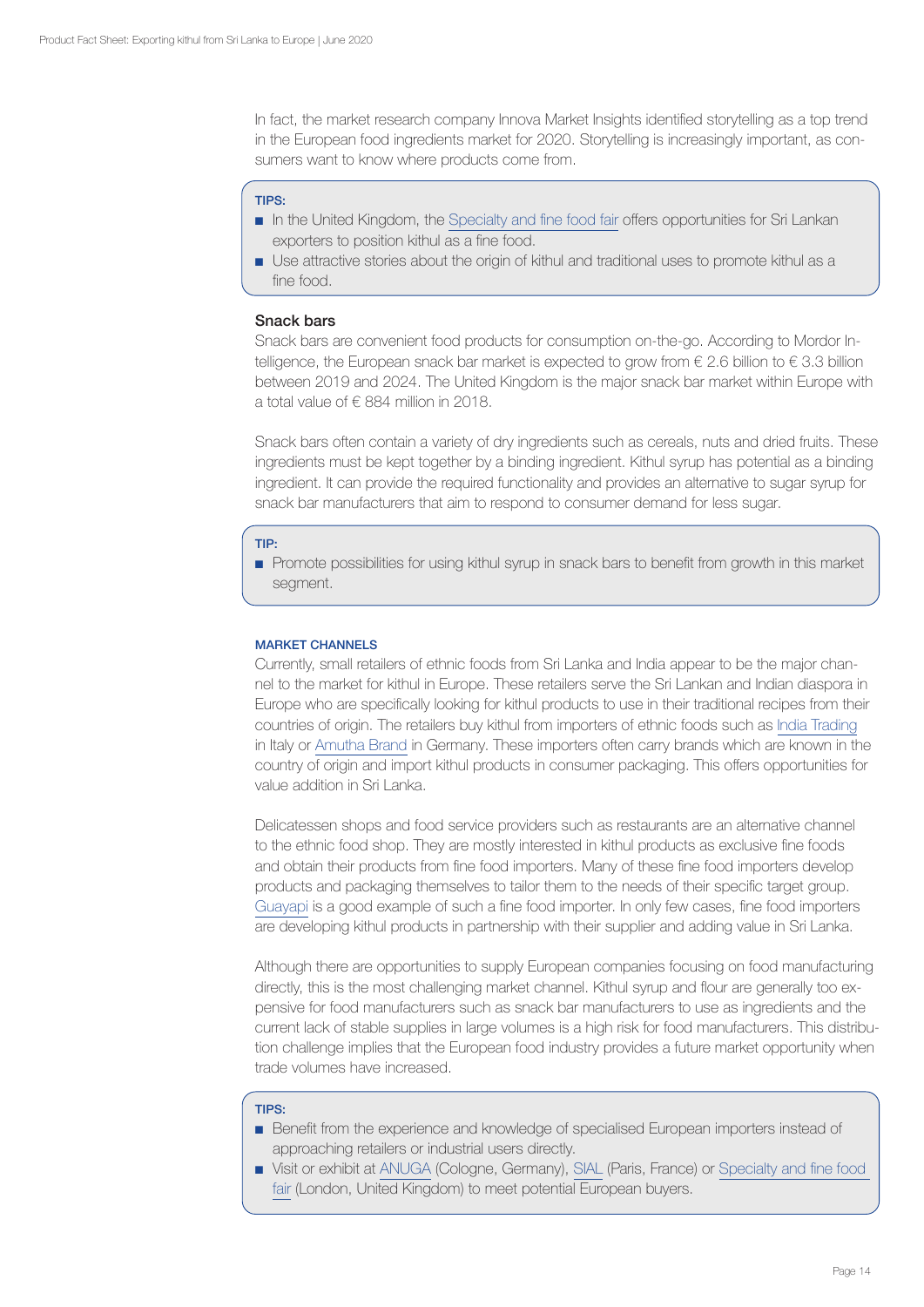#### FIGURE 3: MAJOR MARKET CHANNELS FOR KITHUL PRODUCTS



# TIP:

■ Agents who look for buyers on your behalf are particularly interesting if you do not have a strong sales network. You can look for commercial agents on the website of the [Federation](http://en.cdh.de/) [of German Commercial Agents and Distributors \(CDH\).](http://en.cdh.de/) However, once you have established a trade relationship through an agent, you cannot establish a direct relationship with the buyer anymore. The sales network of the agent is protected by law.

#### CONSUMER PROMOTION

You can trigger demand for kithul syrup and flour by promoting your products directly to consumers. Consumers need information on taste and how to use the kithul product in recipes. Promotion in close collaboration with your partner (importer, wholesaler or retail chain) is most effective. A strong partner knows where and how to promote the product.

Featuring kithul syrup or flour in culinary programmes on tv and online video platforms such as Youtube offers opportunities to provide information to a large number of consumers. Famous cooks such as Jamie Oliver and Gordon Ramsay are known throughout Europe and have a lot of influence on cooking culture. Jamie Oliver's Youtube channel has nearly 5 million subscribers and Gordon Ramsay's channel has nearly 13 million subscribers. As these culinary programmes receive many requests for featuring ingredients, programmes with less viewers may be more accessible.

Food blogs and magazines, websites and apps for recipes offer similar opportunities as culinary programmes. Food bloggers use websites or social media to share ideas and insights. Sometimes these include independent or paid product tests. Some European countries organise awards for food bloggers which are useful to identify relevant blogs. For example, [Food Blog](https://foodblogawards.nl/)  [Awards](https://foodblogawards.nl/) in the Netherlands. In Germany, the magazine '[Mit liebe](https://www.edeka.de/services/mit-liebe-kundenmagazin/aus-dem-mit-liebe-magazin/kundenmagazin_mit_liebe.jsp)' of retail chain Edeka is an example of a food magazine where kithul products could feature.

In-store promotions which enable consumers to taste the products and learn how to use them are not very common in Europe. The outreach of such promotions is very limited and the costs of organising and implementing such promotions are relatively high. For example, a promotion tour by a distributor in one European country costs around € 15-25 thousand, depending of the scope and duration. This includes hiring a person to hand kithul products out to consumers in the store at an estimated  $\epsilon$  250 per day. Hiring a chef to cook with kithul syrup or flour will be even more expensive. In store promotions are most relevant for obtaining consumer feedback on your product to identify USPs and areas for improvement.